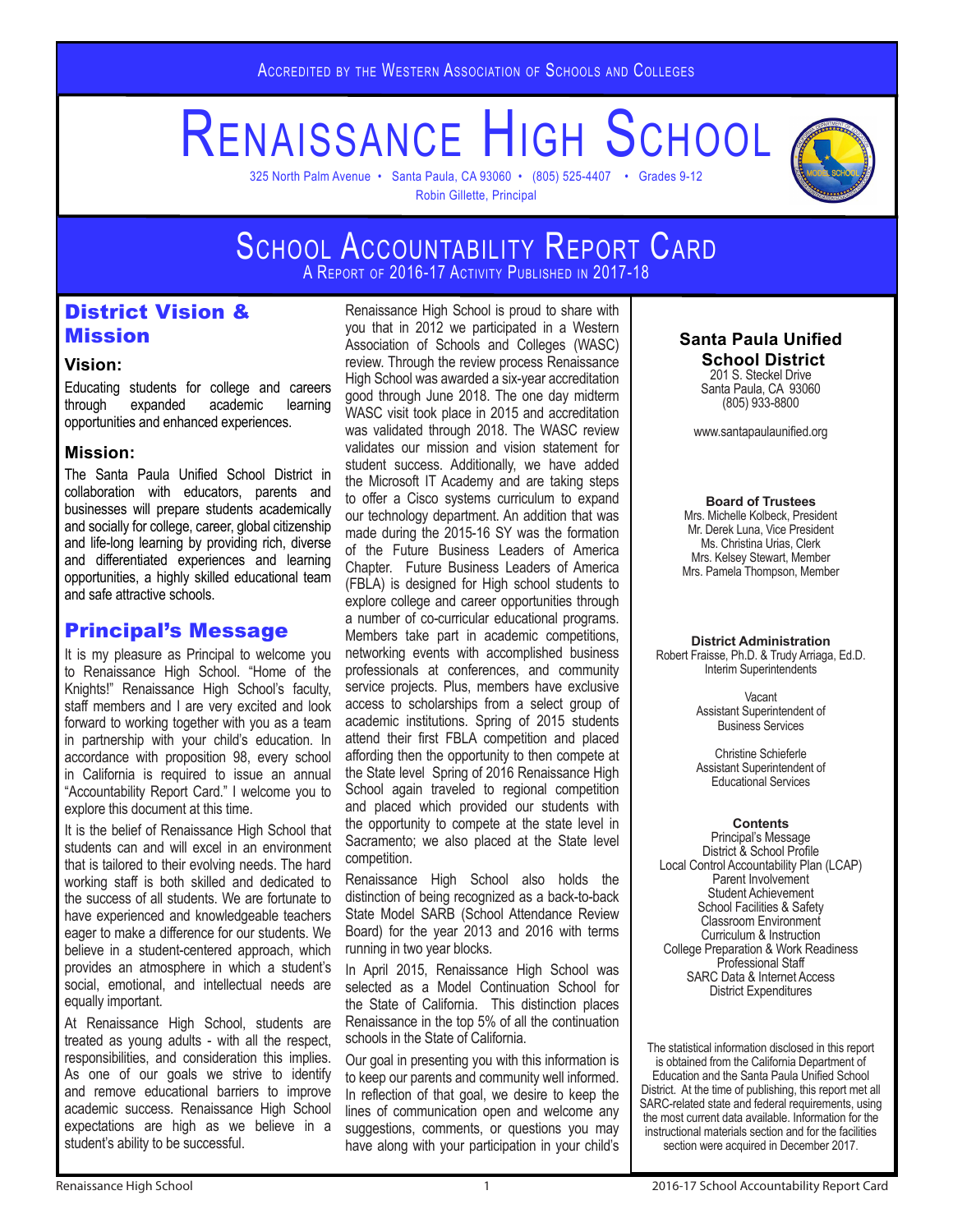education. It is my opinion and that of the district that a well-informed public is vital in continuing to advance in an ever-changing world.

# District & School Profile

#### **Santa Paula Unified School District**

Santa Paula Unified School District is located in the city of Santa Paula, a small historical community serving approximately 30,000 residents within a 4.6 square-mile radius surrounded by rolling hills, avocado, and citrus groves. Santa Paula City is approximately 65 miles northwest of Los Angeles and 14 miles east of Ventura. Santa Paula Unified School District operates six elementary schools, one middle school, one comprehensive high school and one continuation high school all nestled against the city's foothills. During the 2016-17 school year, the District served 5,454 students in grades K-12. The demographic composition of the student body included 13.9% receiving Special Education services, 38.4% qualifying for English learner support, and 82.3% enrolled in the Free or Reduced Price Meal program.

#### **Renaissance High School**

During the 2016-17 school year, Renaissance High served 118 students in grades 9-12, with over 200 students total attending the school at some point during the year. Student enrollment included 34.7% qualifying for English Learner support, 1.7% students with disabilities, and 89.8% enrolled in the Free or Reduced Price Meal program.

|                                           | <b>Student Enrollment by</b><br><b>Subgroup/Grade Level</b><br>2016-17 |                         |         |
|-------------------------------------------|------------------------------------------------------------------------|-------------------------|---------|
| <b>Ethnic Group</b>                       | %                                                                      | Grade Level             | #       |
| African American                          | $0.0\%$                                                                | Grade 9                 | 0       |
| American Indian or<br>Alaskan Native      | 0.8%                                                                   | Grade 10<br>Grade 11    | 2<br>40 |
| Asian                                     | $0.0\%$                                                                | Grade 12                | 76      |
| Filipino                                  | 0.0%                                                                   |                         |         |
| Hawaiian or Pacific<br>Islander           | $0.0\%$                                                                |                         |         |
| Hispanic or Latino                        | 96.6%                                                                  |                         |         |
| White (not Hispanic)<br>Two or More Races | 2.5%<br>$0.0\%$                                                        |                         |         |
| Socioeconomically<br>Disadvantaged        | 89.8%                                                                  |                         |         |
| <b>English Learners</b>                   | 34.7%                                                                  |                         |         |
| <b>Students with Disabilities</b>         | 1.7%                                                                   |                         |         |
| <b>Migrant Education</b>                  | 0.0%                                                                   |                         |         |
| Foster Youth                              | $0.0\%$                                                                | <b>Total Enrollment</b> | 118     |

All school staff at Renaissance High place a strong emphasis on maintaining a positive, safe learning environment through effective discipline. Parents know that their students are safe at Renaissance High and that everyone's focus is on academics. At the beginning of the spring semester, Renaissance High School sent 29 senior students and one junior student back to the comprehensive high school to graduate with their classmates.

Renaissance High's academic program emphasizes mutual respect between students and staff. Most students who experience difficulty in a traditional comprehensive high school setting often find success in an alternative program. Individualized instruction with frequent one-on-one student/teacher interaction ensures that the needs of every student are met.

Ventura County Office of Education operates a day care center next door on Santa Paula High's campus; the center is open from 7:30 a.m. to 3:30 p.m. Students enrolled in Renaissance High are eligible to place to their child of any age in the program.

#### **Mission Statement**

It is the mission of Renaissance High School to ensure that all students are afforded an opportunity to earn a high school diploma in a safe and clean learning environment. The staff is committed to provide opportunities for students to refocus their career, educational, and personal goals. Renaissance means "new start," and the staff, valuing human dignity in each student, is dedicated to assisting them in realizing that their past does not necessarily determine their potential for the future.

# Local Control Accountability Plan (LCAP)

As part of the new Local Control Funding Formula, school districts are required to develop, adopt, and annually update a threeyear Local Control and Accountability Plan (LCAP). The following components of this SARC address some of the priorities identified in the District's LCAP:

Conditions of Learning (Basic Services) – State Priority 1: Degree to which teachers are appropriately assigned and fully credentialed in the subject areas and for the pupils they are teaching; pupils have access to standardsaligned Instructional materials and school facilities are maintained in good repair. Covered in Teacher Assignment, including the Teacher Credentials & Misassignments chart; Instructional Materials, including the Textbooks chart; and School Facilities & Maintenance, including the Campus Description and School Facility Good Repair Status charts.

Conditions of Learning (Implementation of State Standards) – State Priority 2: Implementation of academic content and performance standards adopted by the state board for all pupils. Not covered in the School Accountability Report Card.

Parental Involvement – State Priority 3: Efforts to seek parent input in decision making, promotion of parent participation in programs for unduplicated pupils and special need subgroups. Covered in Parent Involvement.

Pupil Achievement – State Priority 4: Performance on standardized tests, score on Academic Performance Index, share of pupils that are college and career ready, share of English learners that become English proficient, English learner reclassification rate, share of pupils that pass Advanced Placement exams with a 3 or higher, and share of pupils determined prepared for college by the Early Assessment Program. Covered in California Assessment of Student Performance and Progress, including the CAASPP charts.

Engagement (Pupil Engagement) – State Priority 5: School attendance rates, chronic absenteeism rates, middle school dropout rates, high school dropout rates, and high school graduation rates. Covered in Dropout Rates, including the Dropout chart; and Graduation Rates, including the Graduation Rate chart for high schools only.

School Climate – State Priority 6: Pupil suspension rates, pupil expulsion rates, other local measures including surveys of pupils, and parents and teachers on the sense of safety and school connectedness. Covered in Discipline & Climate for Learning, including Suspension & Expulsion chart; and School Site Safety Plan.

Conditions of Learning (Course Access) – State Priority 7: Pupil enrollment in a broad course of study that includes all of the subject areas. Not covered in the School Accountability Report Card.

Other Pupil Outcomes – State Priority 8: Pupil outcomes in the subject areas. Covered in Physical Fitness, including the Physical Fitness Test chart.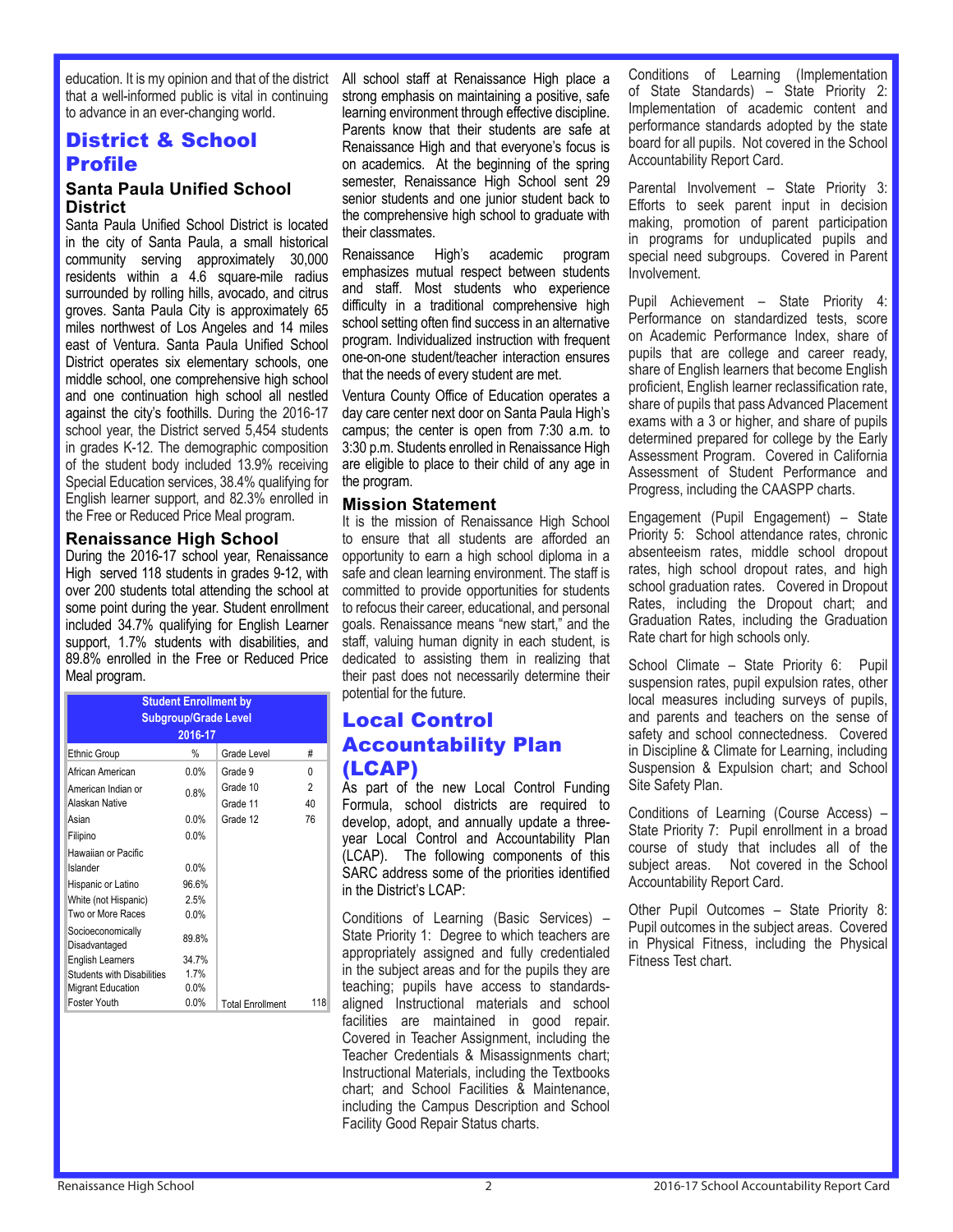# Parent Involvement

Parents are encouraged to get involved in Renaissance High's learning community by volunteering their time, attending school events, or sharing in the decision-making process. Back to School Night, Birthday Club (Recognition Program), Financial Aide Parent Night, graduation, monthly parent meetings, and quarterly student recognition assemblies provide opportunities for parents to interact with school staff while supporting their child's academic efforts. The following campus organizations provide opportunities for parents to have input on curricular programs, activities, and financial planning:

- English Learner Advisory Council
- District Advisory Committee (DAC)
- District English Learner Advisory Council
- Migrant Parent Advisory Committee
- Title I Advisory Council
- School Site Council
- SARB Board Member

Parents seeking more information about becoming an active member in the school community may contact the principal or school office staff at (805) 525-4407.

| California Assessment of Student Performance and Progress Test Results in Science |           |                          |           |              |           |         |
|-----------------------------------------------------------------------------------|-----------|--------------------------|-----------|--------------|-----------|---------|
| <b>All Students</b>                                                               |           |                          |           |              |           |         |
| Percentage of Students Meeting or Exceeding the State Standards                   |           |                          |           |              |           |         |
|                                                                                   |           | <b>RHS</b>               |           | <b>SPUSD</b> |           | СA      |
|                                                                                   | $14 - 15$ | $15-16$                  | $14 - 15$ | $15-16$      | $14 - 15$ | $15-16$ |
| Science (Grades 5, 8, & 10)                                                       |           | $\overline{\phantom{0}}$ | 48        | 42           | 56        | 54      |

Note: Science test results include California Standards Tests (CSTs), California Modified Assessment (CMA), and California Alternate Performance Assessment (CAPA) in grades 5, 8, and 10. Scores are not shown when the number of students tested is ten or less, either because the number of students in this category is too small for statistical accuracy or to protect student privacy. The 2016-17 data are not available. The California Department of Education is developing a new science assessment based on the Next Generation Science Standards for California Public Schools (CA NGSS). The new California Science Test (CAST) was piloted in spring 2017. The CST and CMA for Science will no longer be administered.

#### **California Assessment of Student Performance and Progress Test Results in English Language Arts/Literacy (ELA) and Mathematics in Grade Eleven**

#### **Percentage of Students Meeting or Exceeding the State Standards**

|                                |           |            | .     |              |       |       |
|--------------------------------|-----------|------------|-------|--------------|-------|-------|
|                                |           | <b>RHS</b> |       | <b>SPUSD</b> |       | UА    |
|                                | $15 - 16$ | 16-17      | 15-16 | $16 - 17$    | 15-16 | 16-17 |
| English-Language Arts/Literacy |           |            | 32    | 33           | 48    | 48    |
| Mathematics                    |           |            | 19    | 23           | 36    | 37    |

Note: Percentages are not calculated when the number of students tested is ten or less, either because the number of students in this category is too small for statistical accuracy or to protect student privacy. An asterisk (\*) appears in the table when the number of students tested is ten or less.

#### **School News**

School-to-home communication is provided in both English and Spanish. Important information about school activities, schedules,<br>curriculum, graduation requirements. curriculum, graduation requirements, committee meetings, and announcements are available in the quarterly school newsletter. Renaissance High uses Blackboard Connect, Internet-based telephone messaging systems, to forward personalized messages from school staff to each student's home. The counselor/ outreach consultant/principal publishes a school newsletter for parents; the bulletin highlights current activities on campus and upcoming events. When necessary, the principal will contact students' homes to share or discuss important information. Progress reports and report cards are mailed to students' homes at scheduled times throughout the year. The local newspaper, the Ventura Star, is occasionally used for special announcements to the community. Renaissance High's website hosts general information about the school, independent study. The Outreach Coordinator may contact parents directly to address truancy or behavior concerns.

# Student Achievement

#### **California Assessment of Student Performance and Progress (CAASPP)**

The California Assessment of Student Performance and Progress (CAASPP) System includes the Smarter Balanced Summative Assessments (SBAC) for students in the general education population, and the California Alternate Assessments (CAAs) for students with the most significant cognitive<br>disabilities. Only eligible students may Only eligible students may participate in the administration of the CAAs. CAAs items are aligned with alternative achievement standards, which are linked with

| <b>CAASPP Test Results in ELA &amp; Mathematics by Student Group (Grade 11)</b><br>2016-17 |                                                             |                         |                          |                            |                     |                                |                          |                            |
|--------------------------------------------------------------------------------------------|-------------------------------------------------------------|-------------------------|--------------------------|----------------------------|---------------------|--------------------------------|--------------------------|----------------------------|
|                                                                                            | <b>English Language Arts/Literacy</b><br><b>Mathematics</b> |                         |                          |                            |                     |                                |                          |                            |
|                                                                                            | Total<br>Enrollment                                         | <b>Number</b><br>Tested | Percent<br><b>Tested</b> | Percent Met<br>or Exceeded | Total<br>Enrollment | <b>Number</b><br><b>Tested</b> | Percent<br><b>Tested</b> | Percent Met<br>or Exceeded |
| <b>All Students Tested</b>                                                                 | 55                                                          | 53                      | 96.4%                    | $\star$                    | 55                  | 52                             | 94.6%                    |                            |
| <b>Male</b>                                                                                | 41                                                          | 40                      | 97.6%                    | $\star$                    | 41                  | 39                             | 95.1%                    |                            |
| Female                                                                                     | 14                                                          | 13                      | 92.9%                    | ٠                          | 14                  | 13                             | 92.9%                    |                            |
| Hispanic or Latino                                                                         | 53                                                          | 51                      | 96.2%                    |                            | 53                  | 50                             | 94.3%                    |                            |
| Socioeconomically Disadvantaged                                                            | 53                                                          | 51                      | 96.2%                    | $\star$                    | 53                  | 50                             | 94.3%                    |                            |
| <b>English Learners</b>                                                                    | 24                                                          | 22                      | 91.7%                    | $\star$                    | 24                  | 22                             | 91.7%                    |                            |

Note: ELA & Mathematics test results include the Smarter Balanced Assessment and the CAA. The "Percent Met or Exceeded" is calculated by taking the total number of students who met or exceeded the standard on the Smarter Balanced Summative Assessment plus the total number of students who met the standard on the CAAs divided by the total number of students who participated in both assessments. An asterisk (\*) appears in the table when the number of students is ten or less, either because the number of students in this category is too small for statistical accuracy or to protect student privacy. The number os students tested includes all stude who participated in the test whether they received a score or not; however, the number of students tested is not the number that was used to calculate the achievement level percentages. The achievement level percentages are calculated using only students who received scores.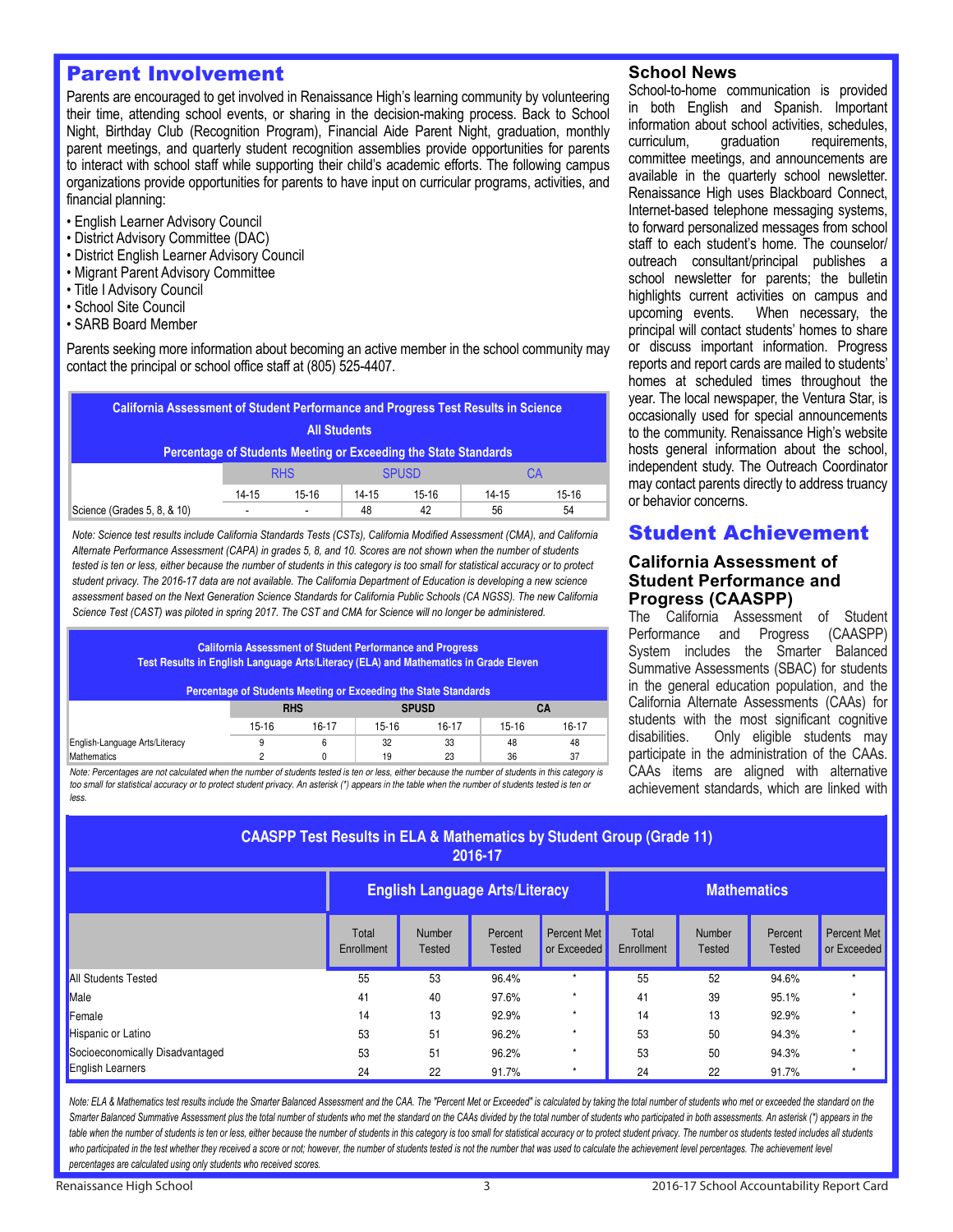the Common Core State Standards (CCSS). CAASPP results are a measure of how well students are mastering California's standards in English language arts/literacy (ELA) and mathematics, and are given to grades three through eight and grade eleven. SBAC tests assess student performance in ELA/Literacy and mathematics utilizing computer-adaptive tests and performance tasks, and CAAs test items are aligned with alternative achievement standards which are linked with the Common Core State Standards (CCSS).

The CAASPP results shown in this report include overall results comparing the school, district and state scores as well as the school's overall score in each applicable subgroup. Results are shown only for subgroups with ten students or more taking the exam. For those categories that are blank in the tables, no students met subgroup criteria. More information on CAASPP can be found on the California Department of Education's website www.cde.ca.gov/ta/tg/ca/.

## **District Benchmark Assessments**

Santa Paula Unified School District is in the process of creating districtwide common interim assessments ("benchmarks") that are aligned to the Common Core State Standards. These assessments will be used to evaluate instructional programs and measure student proficiency of all students in math and language arts. Test results will be used to 1) help teachers identify areas where instruction may or may not be effective, 2) analyze and readjust curriculum maps, 3) identify concepts that need to be retaught in the classroom, and 4) plan inclass lessons and identify students who need targeted academic assistance or intervention.

#### **Federal Intervention Program**

The passage of the Every Student Succeeds Act (ESSA), reauthorizing the Elementary and Secondary Education Act (ESEA) in December 2015, is part of the Federal Title I funding program designed to support additional staffing and programs to meet the needs of low-income, low achieving students, and other designated students with special needs. Schools may apply, based upon their student demographics, for one of two types of Title I funding: Title I Schoolwide or Title I Targeted Assistance. Title I Schoolwide schools use federal funds for schoolwide improvement of student achievement. Title I Targeted Assistance schools use federal funds to help those students who meet specific program criteria. In 2016-17, Renaissance High School qualified for Schoolwide Title I funding and is therefore subject to comply with Title I program requirements.

Any school receiving Title I funds is required to comply with respective program testing and reporting activities, achieve specific levels of student proficiency, and monitor school progress towards meeting established goals. Most of the new provisions under ESSA do not take effect until the 2017-18 school year making 2016-17 a transition year. More information about Title I and Program Improvement can be located on the CDE's website www.cde.ca.gov/ta/ac/ti/.

| <b>Federal Intervention Program</b><br>2017-18 |            |              |  |  |  |
|------------------------------------------------|------------|--------------|--|--|--|
|                                                | <b>RHS</b> | <b>SPUSD</b> |  |  |  |
| <b>PI Status</b><br>First Year of PI           | Not in PI  | Not in PI    |  |  |  |
| Implementation                                 | N/A        | 2010-11      |  |  |  |
| Year in PI                                     | N/A        | N/A          |  |  |  |
| # Schools Currently In PI                      |            | 7            |  |  |  |
| % Schools Currently In PI                      |            | 78%          |  |  |  |

Note: Cells with N/A values do not require data.

# School Facilities & **Safety Facilities Profile**

Renaissance High provides a safe, clean

environment for learning through proper facilities maintenance and campus supervision. Original school buildings were constructed in 1988; ongoing maintenance ensures school facilities are kept safe and in good working condition, and continue to provide adequate space for students and staff.

| <b>Campus Description</b>    |          |  |  |  |  |
|------------------------------|----------|--|--|--|--|
| Year Built                   | 1988     |  |  |  |  |
| Bldg. Square Footage         | 8400     |  |  |  |  |
|                              | Quantity |  |  |  |  |
| # of Permanent Classrooms    | 0        |  |  |  |  |
| # of Portable Classrooms     | 5        |  |  |  |  |
| # of Restrooms (student use) | 1 set    |  |  |  |  |
| Media Center                 | 1        |  |  |  |  |

# **Supervision & Safety**

Renaissance High staff place a high priority in maintaining a safe, secure campus at all times. Teachers, the principal, counselor, outreach coordinator, and campus security officer monitor student activities each morning as students arrive, during lunch, and after school when students are dismissed. The campus security officer and School Resource Officer (SRO) circulate throughout the campus while classes are in session. Many individuals visit the campus as volunteers or to participate in school events. To maintain a safe and secure environment, all parents and visitors are required to check in at the school office upon arrival, obtain and wear a visitor's badge, and then return to the school office upon departure. The principal, campus security officer, custodian, and school secretary carry hand-held radios at all times to quickly facilitate routine and emergency communications.

# **School Site Safety Plan**

The Comprehensive School Site Safety Plan was developed for Renaissance High School in collaboration with local agencies and the district office to fulfill Senate Bill 187 requirements. Components of this plan include child abuse reporting procedures, teacher notification of dangerous pupil procedures, disaster response procedures, procedures for safe arrival and departure from school, sexual harassment policy, dress code policy, and bully prevention policy. The school's most current safety plan was reviewed, updated and shared with school staff in fall 2017.

| <b>Item Inspected</b>             |                                                              | <b>School Facility Good Repair Status</b> | <b>Repair Status</b>                                       |      |  |
|-----------------------------------|--------------------------------------------------------------|-------------------------------------------|------------------------------------------------------------|------|--|
| Inspection Date:<br>July 18, 2017 | Good<br>·<br>-<br>「<br>」<br>「<br>】                           |                                           | <b>Repair Needed and</b><br><b>Action Taken or Planned</b> |      |  |
| Systems                           | ✓                                                            |                                           |                                                            |      |  |
| Interior Surfaces                 | ✓                                                            |                                           |                                                            |      |  |
| <b>Cleanliness</b>                | ✓                                                            |                                           |                                                            |      |  |
| Electrical                        | ✓                                                            |                                           |                                                            |      |  |
| Restrooms/Fountains               | ✓                                                            |                                           |                                                            |      |  |
| Safety                            | ✓                                                            |                                           |                                                            |      |  |
| Structural                        | ✓                                                            |                                           |                                                            |      |  |
| External                          | ✓                                                            |                                           |                                                            |      |  |
|                                   | <b>Overall Summary of School Facility Good Repair Status</b> |                                           |                                                            |      |  |
|                                   | <b>Exemplary</b>                                             | Good                                      | Fair                                                       | Poor |  |
| Overall Summary                   | ✓                                                            |                                           |                                                            |      |  |

Percentage Description Rating:

Exemplary: The school meets most or all standards of good repair. Deficiencies noted, if any, are not significant and/or impact a very small area of the school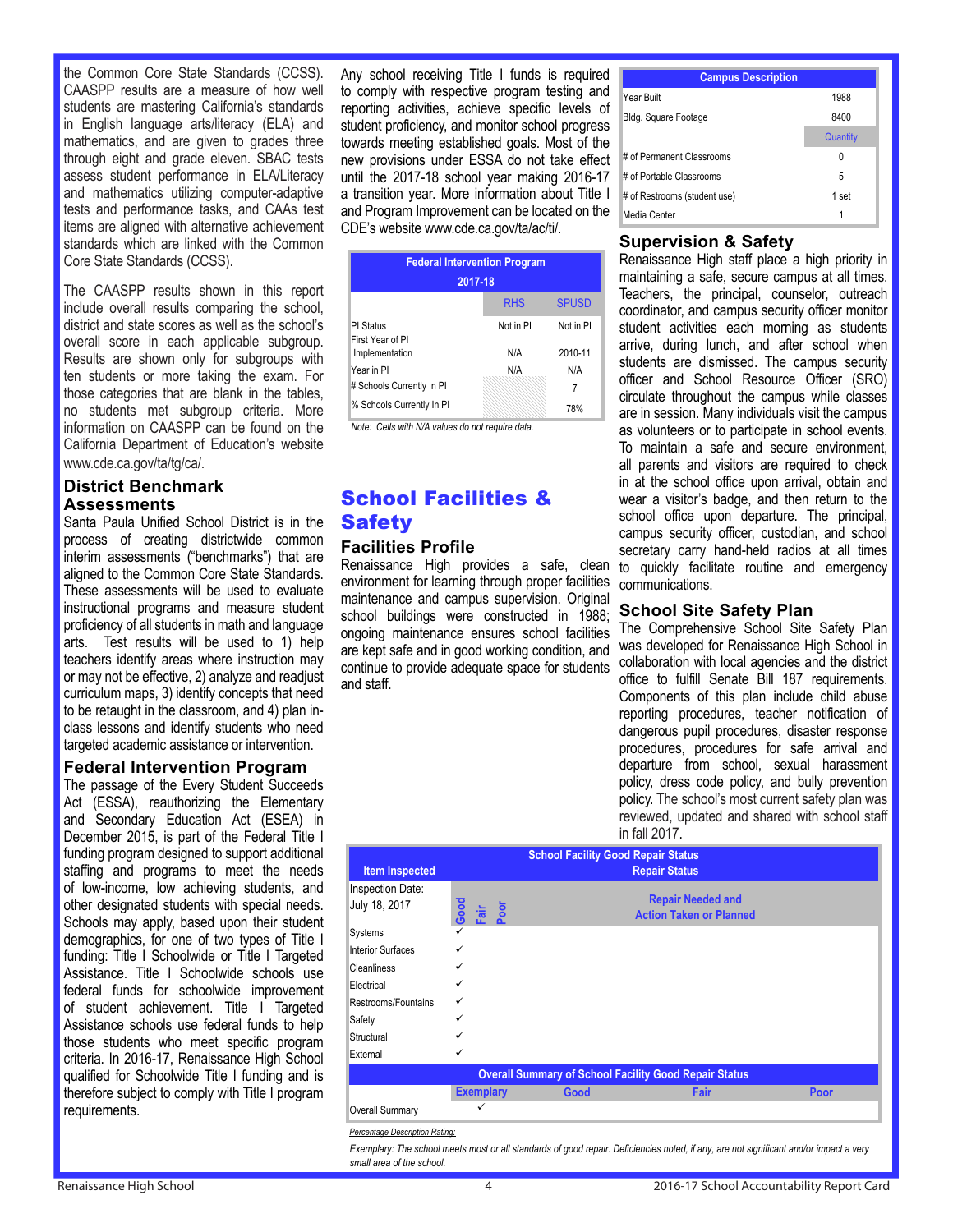#### **School Inspections**

Renaissance High coordinates with M&O for completion of larger projects, routine facilities maintenance projects, and school inspections. The most recent facilities inspection at Renaissance High took place on July 18, 2017. Schools are required by state law to report the condition of their facilities; the School Site Inspection table illustrated in this report identifies the state-required inspection areas and discloses the operational status in each of those areas.

#### **Facilities Maintenance**

School custodial staff and the district's maintenance department work together to ensure classrooms and campus grounds are well-maintained and kept safe and functioning for students, staff, and visitors. Maintenance and Operations (M&O) employs an electronic work order system enabling school staff to communicate unscheduled maintenance needs, urgent repairs, or special projects. Renaissance High's repairs and maintenance projects are performed by the district's M&O staff; emergency situations are given high priority and immediately resolved.

District custodians work closely as a team and with the principal for routine maintenance, daily custodial duties, and special events preparations. The principal and director of M&O meet once a week to discuss campus cleaning needs and safety concerns. Every morning before school begins, the custodian inspects facilities for safety hazards, graffiti, and other conditions that require removal prior to students and staff entering school grounds. The principal and campus security officer check restrooms frequently as a proactive measure in keeping facilities fully stocked, safe, and sanitary.

School safety and cleanliness are the custodians' highest priority and strongly emphasized as a component of their daily routines. Custodians are trained by M&O's administrators on proper cleaning methods, use of chemicals, and use of equipment. Evening custodians are responsible for cleaning classrooms, restrooms, the media center, and office areas. Groundskeepers are dispatched by the district office to perform general maintenance of landscaping and other routine grounds maintenance.

# Classroom Environment

#### **Discipline & Climate for Learning**

Renaissance High takes a proactive approach to minimizing classroom disruptions and maintaining a safe learning environment. Teachers and support staff are specially trained to observe, identify, and prevent behaviors that may interrupt lessons and learning time.

Dress code policies are consistently and strictly enforced. School rules, dress code policies, academic expectations, and consequences for poor conduct are clearly explained upon enrollment and provided in the district's Annual Notice to Parents/Guardians. School rules are posted in each classroom. Teachers have adopted individual classroom management policies that support and are consistent with schoolwide rules.

Each student and their parents are provided with a printed copy of school discipline policies and the conduct code which includes an acknowledgement form. Each student and their parent(s) are required to sign and return the acknowledgement form to confirm receipt of school rules and policies. At the beginning and throughout the school year, the principal visits each class to clearly explain violent and suspendible infractions and consequences for such behaviors, including bullying and harassment. New students and their parents are invited to a mandatory evening orientation to learn about behavior and academic expectations and the resources that are available. Positive behavior is reinforced daily; all school staff remind students as needed to conduct themselves in a safe, respectful, and responsible manner. On occasion, teachers revisit school rules and behavior expectations in classroom discussions, and classrooms are visited by the outreach consultant and security guards.

Representatives from local community and youth organizations visit Renaissance High students throughout the school year. Presentations address a variety of student groups including teen moms and dads and promote the benefits of making good choices, the importance of a good education, and available health/career-related resources. Visitors include representatives from Interface, Planned Parenthood, Clinicas, Social Services, and the School Attendance Review Board.

| <b>Suspensions and Expulsions</b> |       |            |        |           |              |       |           |           |           |
|-----------------------------------|-------|------------|--------|-----------|--------------|-------|-----------|-----------|-----------|
|                                   |       | <b>RHS</b> |        |           | <b>SPUSD</b> |       |           | СA        |           |
|                                   | 14-15 | $15 - 16$  | 16-17  | $14 - 15$ | 15-16        | 16-17 | $14 - 15$ | $15 - 16$ | $16 - 17$ |
| Suspensions                       | 9.90% | 7.50%      | 12.60% | 4.00%     | 3.70%        | 5.10% | 3.80%     | 3.70%     | 3.60%     |
| Expulsions                        | 0.00% | 0.00%      | 0.63%  | 0.09%     | 0.07%        | 0.14% | 0.09%     | 0.09%     | 0.09%     |

#### **Community Service**

Renaissance High has increased its efforts to provide opportunities for its students to get involved in community organizations while developing valuable social, leadership, and career-related skills. In some cases, students have the opportunity to earn course credit while performing community service work.

#### **Student Recognition Programs**

Renaissance High school celebrates those students who have returned for a fourth quarter at Open House/Back to School Night. Renaissance High School celebrates student success at the end of each quarter and at the end of the year for academic accomplishments, attendance efforts, and good citizenship. Students who maintain perfect attendance and/or accumulate 25 credits (in one quarter) are presented with a certificate and invited to a special luncheon at the end of each quarter. Student accomplishments by subject area and for significant improvement are recognized by teachers and staff; students who have demonstrated academic achievement are presented with a certificate and invited to the luncheon at the end of each quarter. Graduating seniors are eligible to attend Grad Night at Disneyland. At the graduation ceremony, students increasing their GPA, having perfect attendance for the school year, great attendance for the school year, or demonstrating academic achievement receive special recognition by the Board of Trustees.

#### **Enrichment Activities**

Students are encouraged to participate in student leadership and yearbook club. Student leadership (Associated Student Body - ASB) provides students the opportunity to serve as an advisory to school administration, plan campus activities, coordinate fundraising efforts, and represent the student body on the School Site Council. All students are encouraged to participate in quarterly assemblies, field trips, college visitations, Future Business Leaders of America (FBLA), Entree to Employment, Family Science Night, United Blood Services, participate in the Ignite Program, and assist students with the ASPIRE program. Additionally, all students are encouraged to be involved in community service activities such as working with the Santa Paula Latino Town Hall, Santa Paula Optimist Club, and Rotary of Santa Paula.

#### **Class Sizes & Teaching Loads**

The Teaching Load Distribution table in this report illustrates the distribution of class sizes by subject area, the average class size, and the number of classes that contain 1-22 students, 23-32 students, and 33 or more students.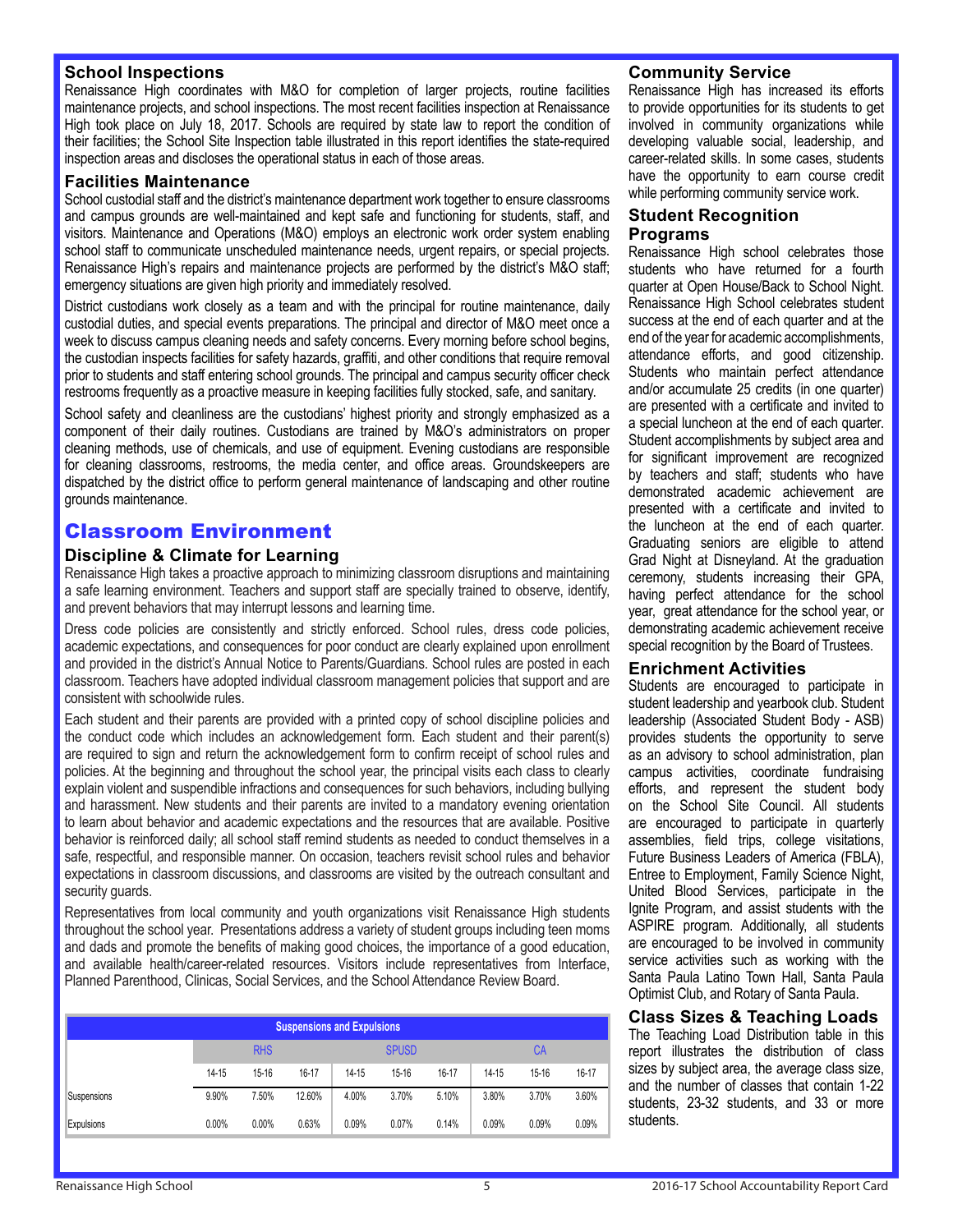| <b>Teaching Load Distribution</b><br><b>Departmentalized Instruction</b> |            |                               |                    |       |  |
|--------------------------------------------------------------------------|------------|-------------------------------|--------------------|-------|--|
|                                                                          |            | 2014-15                       |                    |       |  |
|                                                                          | Average    |                               | Number of Classes* |       |  |
| Subject                                                                  | Class Size | $1 - 22$                      | 23-32              | $33+$ |  |
| English                                                                  | 12.0       | 14                            |                    |       |  |
| Math                                                                     | 13.0       | 6                             | 2                  |       |  |
| Science                                                                  | 20.0       | 2                             | 1                  |       |  |
| History                                                                  | 26.0       |                               | 5                  |       |  |
|                                                                          |            | 2015-16                       |                    |       |  |
| English                                                                  | 12.0       | 13                            | $\overline{c}$     |       |  |
| Math                                                                     | 8.0        | 13                            |                    |       |  |
| Science                                                                  | 20.0       | 2                             | 1                  |       |  |
| History                                                                  | 25.0       | 3                             | 3                  | 1     |  |
|                                                                          |            | 2016-17                       |                    |       |  |
| English                                                                  | 13.0       | 10                            | 1                  | 1     |  |
| Math                                                                     | 10.0       | 9                             |                    |       |  |
| Science                                                                  | 20.0       | 2                             |                    |       |  |
| History<br>$\overline{\phantom{a}}$                                      | 19.0<br>   | 6<br>$\overline{\phantom{a}}$ |                    | 2     |  |

\*Number of classes indicates how many classrooms fall into each size category (a range of total students per classroom). At the secondary level, this information is reported by subject area rather than grade level.

#### **Dropouts & Graduation Rates**

Renaissance High School's teachers and administrative staff practice early identification and intervention of students who exhibit warning signs and/or behavioral traits that may lead to dropping out of school. Close monitoring of student credit completion and attendance help identify those students most at risk of not earning their high school diploma. Intervention strategies used to promote attendance and reduce dropout rates include parent conferences, counseling, tutoring, Student Study Team referrals, SARB referrals (School Attendance Review Board), concurrent enrollment in community college classes, Advanced Academics class, Renaissance Star Reading/Math Program, and referral to independent study programs. Renaissance High School has on-site Clinicas counseling, referral to Interface and PDAP for students in need of additional counseling.

Renaissance High implemented APEX, a virtual high school offered to students all day out of the computer lab. This allows students to have access to a structured, standards-based program which provides needed coursework to quickly remedy credit deficiencies and fulfill graduation requirements. Students are able to work at their own pace, can continue working after school any place they have Internet access, and may quickly contact teachers or instructional assistants for help or to schedule personal appointments.

Renaissance High's Outreach Consultant is responsible for monitoring daily attendance and identifying students having difficulties staying in school. When a student's absences have become excessive, the coordinator contacts the student's parent(s)/guardian(s) to discuss

barriers interfering with the learning process and regular attendance. The Outreach Consultant schedules conferences with students and their parent(s)/guardian(s) to conduct a more in depth discussion to remedy and improve student performance and attendance concerns. The Outreach Consultant collaborates with the local District Attorney's office to resolve excessive truancy cases. When necessary, students may be requested to attend detention or Saturday School to make up for excessive absences and missed assignments.

In the following Dropout & Graduation Rates table, 2015-16 data are the most current information available since state certification/ release dates for dropout data occur too late for inclusion in this report. Beginning with the graduation class of 2010, the California Department of Education developed Cohort Dropout and Cohort Graduate rate formulas, based on CALPADS' (California Longitudinal Pupil Achievement Data System) four-year accumulation of student data, to more accurately determine dropout and graduation rates in California's schools. The new calculations take many factors into consideration when identifying actual dropouts/graduates. Graduation rates include only graduates that earned their diplomas within a specific four-year period of time; graduation rates do not include students who, for a variety of reasons, took longer than four years to graduate. Detailed information about dropout rates and graduation rates can be found on the DataQuest web page at http:// dq.cde.ca.gov/dataquest/.

| <b>Dropout and Graduation Rates</b><br>(Four-Year Cohort Rate) |              |              |             |  |  |  |
|----------------------------------------------------------------|--------------|--------------|-------------|--|--|--|
|                                                                |              | <b>RHS</b>   |             |  |  |  |
|                                                                | 13-14        | $14 - 15$    | 15-16       |  |  |  |
| Dropout Rate (%)                                               | 17.4         | 61           | 31          |  |  |  |
| Graduation Rate (%)                                            | 65.2         | 81.63        | 94.9        |  |  |  |
|                                                                |              | <b>SPUSD</b> |             |  |  |  |
| Dropout Rate (%)                                               | 5.6          | 3.9          | 3.6         |  |  |  |
| Graduation Rate (%)                                            | 85.2         | 92.2         | 92.8        |  |  |  |
|                                                                |              | CA           |             |  |  |  |
| Dropout Rate (%)<br>Graduation Rate (%)                        | 11.6<br>80.8 | 10.7<br>82.3 | 9.7<br>83.8 |  |  |  |

#### **Graduation Requirements**

To earn a diploma from Renaissance High School, students must accumulate 230 course credits. To participate in graduation ceremonies, students must earn a cumulative 2.0 unweighted GPA on a 4.0 scale; this requirement applies to the graduating class of 2012 and thereafter. Detailed information regarding course requirements is outlined in the school's parent handbook; a copy may be obtained from the school office and website.

# **Completion of High School Graduation Requirements for the Graduating Class of:**

|                                      | 2016       |              |     |
|--------------------------------------|------------|--------------|-----|
|                                      | <b>RHS</b> | <b>SPUSD</b> | CA  |
| All Students                         | 66%        | 88%          | 87% |
| African American                     | 0%         | 0%           | 79% |
| American Indian or<br>Alaskan Native | 0%         | 0%           | 80% |
| Asian                                | $0\%$      | 100%         | 94% |
| Filipino                             | $0\%$      | 0%           | 94% |
| Hispanic or Latino                   | 66%        | 88%          | 95% |
| Hawaiian or Pacific<br>Islander      | 0%         | 0%           | 97% |
| White (not Hispanic)                 | 67%        | 92%          | 91% |
| Two or More Races                    | 0%         | 100%         | 91% |
| Socioeconomically<br>Disadvantaged   | 70%        | 90%          | 86% |
| <b>English Learners</b>              | 60%        | 67%          | 55% |
| Students with<br><b>Disabilities</b> | 100%       | 72%          | 64% |
| <b>Migrant Education</b>             |            |              |     |
| Foster Youth                         |            |              |     |

# Curriculum & Instruction

#### **Staff Development**

All curriculum and instructional improvement activities at Santa Paula Unified School District are being aligned to the California State Standards. Staff development concentrations are selected and identified based upon analysis of student performance on writing rubrics, state assessments, and end-of-unit exams.

Renaissance High participated in staff development days during the 2016-17 school year. Renaissance High School's teachers participated in collaboration with Santa Paula High School teachers to ensure curriculum is aligned. Both schools participated in Instructional Rounds and staff development during collaboration time. Staff training topics include:

- English Language Development
- CHAMPS
- English Language Learners Shadowing
- Restorative Justice Training
- Common Core State Standards

Many of Renaissance High's teachers take advantage of and participate in staff development opportunities offered by county agencies, professional organizations, and state conferences. Teachers participated in:

- English Learner Shadowing
- CHAMPS
- Autism Orientation

| <b>Staff Development Days</b><br><b>Three-Year Trend</b> |         |         |  |  |  |
|----------------------------------------------------------|---------|---------|--|--|--|
| 2014-15                                                  | 2015-16 | 2016-17 |  |  |  |
|                                                          |         |         |  |  |  |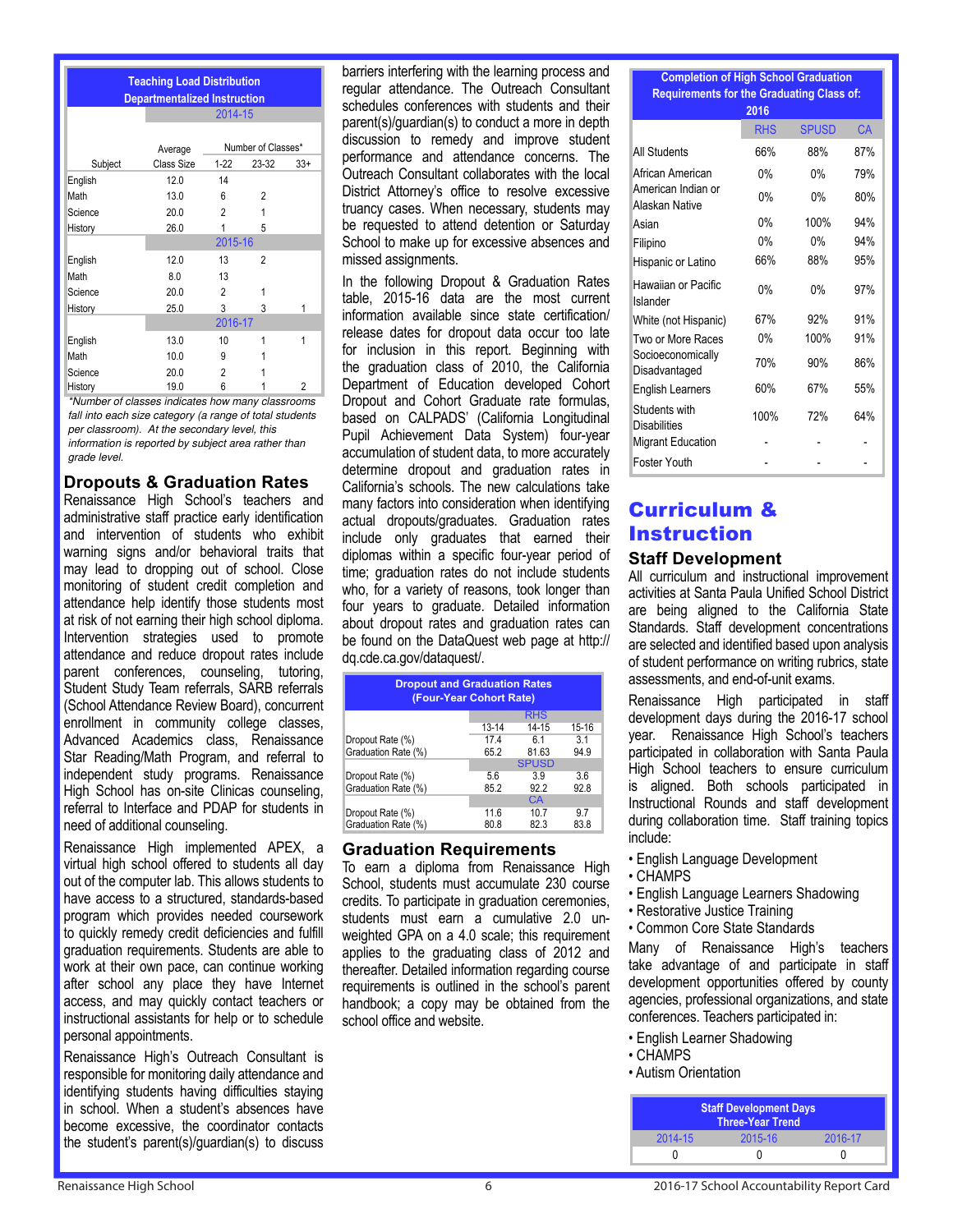During the 2016-17 school year, the Santa Paula Unified School District offered supplemental training and workshops focused on the following:

- Math Expressions
- New Teacher Training
- ELA Pilot Meetings
- CLRP
- CUE Conference
- English Language Arts
- Next Generation Science Standards
- CABE Conference

Santa Paula Unified School District supports new teachers in developing their teaching skills and earning a Professional Clear Teaching Credential. The district's New Teacher Induction Consortium, formerly known as the Beginning Teacher Support and Assessment (BTSA) program, is designed for first- and second-year teachers to receive structured guidance and support from experienced teachers over a twoyear period.

Teachers specializing in English learner instruction attend local workshops sponsored by the Ventura County Office of Education. Classified support staff may receive additional job-related training from the county office of education. All certificated and classified staff participate in district-sponsored training sessions addressing sexual harassment, sexual molestation, and ergonomics.

#### **Instructional Materials**

All textbooks used in the core curriculum throughout Santa Paula Unified School District are currently being aligned to the California State Standards. Instructional materials are standards-based and approved by the district's Board of Trustees. The district follows the State Board of Education's adoption cycle for core content materials and for textbook adoptions in foreign language, visual and performing arts, and health. District textbook review and adoption activities occur the year following the state's adoption.

On Ocber 11, 2017, the Santa Paula Unified School District's Board of Trustees held a public hearing to certify the extent to which textbooks and instructional materials have been provided to students. The Board of Trustees adopted Resolution 2017 - 18:06 Sufficiency of Textbooks or Instructional Materials which certifies as required by Education Code §60119 that (1) textbooks and instructional materials were provided to all students, including English Learners, in the district to the extent that each student has a textbook or instructional materials, or both, to use in class and to take home, which may include materials in a digital format but shall not include photocopied sheets from only a portion of a textbook or instructional materials copied to address a shortage (2) all students who are enrolled in the same course

|                     |                                                             | <b>Textbooks</b>                                      |                                                                                                                             |          |
|---------------------|-------------------------------------------------------------|-------------------------------------------------------|-----------------------------------------------------------------------------------------------------------------------------|----------|
| <b>Year Adopted</b> | <b>From Most</b><br><b>Recent State</b><br><b>Adoption?</b> | <b>Publisher and Series</b>                           | <b>Percent of Pupils Who</b><br><b>Lack Their Own Assigned</b><br><b>Textbooks and/or</b><br><b>Instructional Materials</b> | Grade    |
|                     |                                                             |                                                       |                                                                                                                             |          |
|                     | $\star$                                                     | Reading/Language Arts                                 |                                                                                                                             |          |
| 2008                |                                                             | Holt, Rinehart, Winston: Literature and Language Arts | $0\%$                                                                                                                       | $9 - 12$ |
|                     |                                                             | Math                                                  |                                                                                                                             |          |
| 2008                | $\star$                                                     | McDougal Littell: Pre-Algebra                         | 0%                                                                                                                          | $9 - 12$ |
| 2008                |                                                             | McDougal Littell: Algebra I                           | $0\%$                                                                                                                       | $9 - 12$ |
| 2008                |                                                             | McDougal Littell: Algebra II                          | $0\%$                                                                                                                       | $9 - 12$ |
| 2008                |                                                             | McDougal Littell: Geometry                            | $0\%$                                                                                                                       | $9 - 12$ |
| 2008                | ×                                                           | McGraw Hill: Financial Math                           | $0\%$                                                                                                                       | $9 - 12$ |
| 2008                | ×                                                           | John Wiley & Sons: Statistics CP                      | $0\%$                                                                                                                       | $9 - 12$ |
| 2011                | ×                                                           | Bedford Freeman Worth Publishing Group: Statistics AP | $0\%$                                                                                                                       | $9 - 12$ |
| 2012                |                                                             | Addison-Wesley: Pre-Calculus                          | $0\%$                                                                                                                       | $9 - 12$ |
| 2013                |                                                             | W.H. Freeman and Co.: Calculus                        | 0%                                                                                                                          | $9 - 12$ |
|                     |                                                             | Science                                               |                                                                                                                             |          |
| 2014                | $\star$                                                     | It's About Time: Global Science                       | 0%                                                                                                                          | $9 - 12$ |
| 2008                |                                                             | McGraw-Hill Glencoe: Biology CP                       | 0%                                                                                                                          | $9 - 12$ |
| 2013                | ×                                                           | McGraw Hill: Biology AP                               | 0%                                                                                                                          | $9 - 12$ |
| 2015                |                                                             | It's About Time: Chemistry                            | 0%                                                                                                                          | $9 - 12$ |
| 2014                |                                                             | It's About Time: Physics                              | $0\%$                                                                                                                       | $9 - 12$ |
| 2008                |                                                             | Pearson: Anatomy                                      | 0%                                                                                                                          | $9 - 12$ |
| 2010                |                                                             | McGraw-Hill: Zoology                                  | $0\%$                                                                                                                       | $9 - 12$ |
| 2014                | $\star$                                                     | W.H. Freeman and Co.: Environmental AP                | 0%                                                                                                                          | $9 - 12$ |
|                     |                                                             | Social Science                                        |                                                                                                                             |          |
| 2008                | $\star$                                                     | McDougal Littell: World History                       | 0%                                                                                                                          | $9 - 12$ |
| 2008                |                                                             | Prentice Hall: American Government                    | $0\%$                                                                                                                       | $9 - 12$ |
| 2008                | $\star$                                                     | Pearson Prentice Hall: Economics                      | $0\%$                                                                                                                       | $9 - 12$ |
| 2011                |                                                             | Pearson Prentice Hall: Criminal Justice               | 0%                                                                                                                          | $9 - 12$ |
| 2008                |                                                             | McDougal Littell: U.S. History                        | 0%                                                                                                                          | $9 - 12$ |
| 2012                |                                                             | Houghton Mifflin Co.: Geography                       | 0%                                                                                                                          | $9 - 12$ |
| 2008                |                                                             | Houghton Mifflin: AP US History                       | 0%                                                                                                                          | $9 - 12$ |
| 2009                |                                                             | Bedford/St. Martins: World History Honors             | 0%                                                                                                                          | $9 - 12$ |
| 2014                |                                                             | Worth Publishing: Psychology CP                       | $0\%$                                                                                                                       | $9 - 12$ |
| 2015                |                                                             | Cengage Learning: Psychology AP                       | $0\%$                                                                                                                       | $9 - 12$ |
| 2014                |                                                             | Pearson Prentice Hall: Sociology                      | $0\%$                                                                                                                       | $9 - 12$ |
|                     |                                                             | Foreign Language                                      |                                                                                                                             |          |
| 2008                | $\star$                                                     | McDougal Littell: Spanish 1, 2, 3, CP                 | $0\%$                                                                                                                       | $9 - 12$ |
| 2008                |                                                             | Holt, Rinehart & Winston: Spanish 2 Honors            | $0\%$                                                                                                                       | $9 - 12$ |
| 2008                |                                                             | McDougal Littell: Spanish 3 Honors                    | 0%                                                                                                                          | $9 - 12$ |
| 2008                |                                                             | Prentice Hall: Spanish 4                              | $0\%$                                                                                                                       | $9 - 12$ |
| 2016                | $\star$                                                     | Vista Higher Learning: Descubre Level 1, 2 & 3        | 0%                                                                                                                          | $9 - 12$ |
|                     |                                                             | Health                                                |                                                                                                                             |          |
| 2008                | $\star$                                                     | Glencoe                                               | $0\%$                                                                                                                       | $9 - 12$ |
|                     |                                                             |                                                       |                                                                                                                             |          |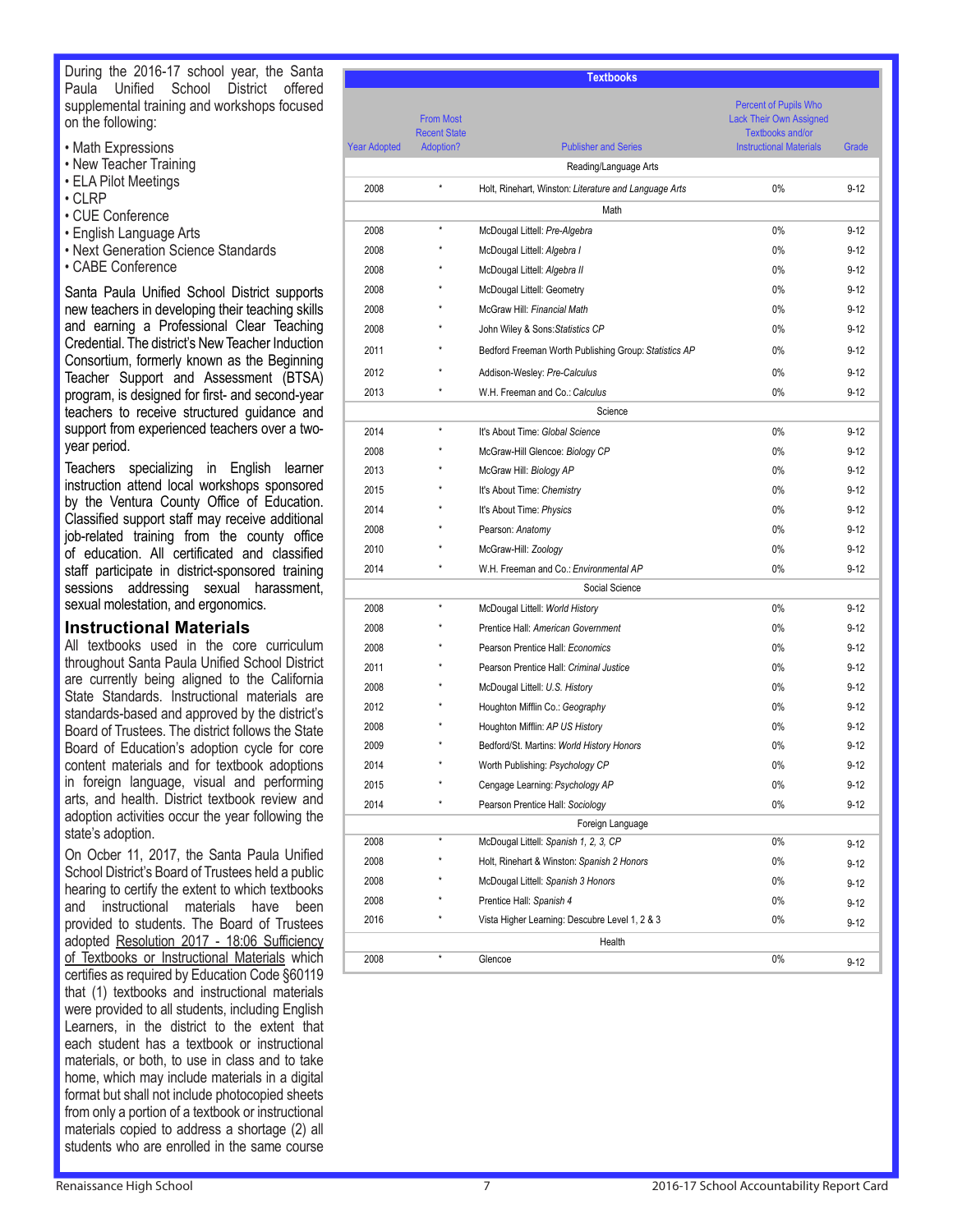within the district, have standards-aligned textbooks or instructional materials from the same adoption cycle, 3) sufficient textbooks and instructional materials were provided to each student, including English Learners, that are aligned to the academic content standards and consistent with the cycles and content of the curriculum frameworks in math, science, history-social science, and English/language arts, including the English language development component of an adopted program, and 4) sufficient textbooks or instructional materials were provided to each student enrolled in foreign language or health classes, and 5) laboratory science equipment was available for science laboratory classes offered in grades 9-12, inclusive.

In addition to the core subject areas, districts are required to disclose in this annual report the sufficiency of instructional materials used for its visual/performing arts curricula. During the 2017-18 school year, Santa Paula Unified School District provided all students enrolled in a visual/performing arts class with their own instructional materials or supplemental materials to use in class and to take home. These materials comply with the state's content standards and curriculum frameworks

#### **School Leadership**

Leadership at Renaissance High is shared among the principal, support staff, teaching staff, and parents. Renaissance High School's principal, Ms. Robin Gillette, is responsible for the day-to-day operations of the school, working closely with all school staff to align curriculum to state content standards and to provide a comprehensive curriculum to meet current students' needs and state course requirements.

Collaboration is held monthly and focus on student learning. Everyone participates in discussing curricular programs, student achievement, school activities, WASC activities and planning, and progress in meeting goals outlined in the school site plan. The principal encourages teachers and classified staff to provide input on school decisions, staff development activities, and curriculum implementation.

The School Site Council (SSC) meets monthly and is comprised of school staff, parents, and students, As a major governing body, the SSC is responsible for monitoring school programs and compliance with Renaissance High School's single plan for student achievement, approving the school safety plan, and overseeing the school budget. Council members serve as a liaison between the school and community.

The English Learner Advisory Council meets periodically throughout the year to follow up on and evaluate the school's progress in meeting the needs of English learners. The council sponsors parent workshops to address graduation requirements, drug awareness, and current educational topics. Guest speakers from the local community, such as the Santa Paula Police Department, attend the parent workshops to provide insight into local programs and current social issues.

# Specialized Instruction

All curriculum and instruction are being aligned to the California State Standards approved by the State Board of Education. Every student receives a rigorous, well-balanced standardsaligned curriculum. Renaissance High School structures its educational program so that all students receive instruction appropriate to their learning level. To ensure the success of every student, teachers use a variety of instructional techniques using research-based instructional materials and strategies.

# **Special Education**<br>All Special Education

All Special Education students are mainstreamed into the general education classroom based upon their IEP (Individual Education Plan) and provided instruction in the least restrictive environment. Each student is provided instruction based upon their IEP, which is reviewed and updated annually by the school's IEP team. The IEP ensures students with disabilities have equal access to core curriculum and educational opportunities and is designed to coordinate specially-designed instruction based upon individual academic, social, and/or behavioral needs.

#### **English Learners**

Students identified as English Learners (EL) through the CELDT (California English Language Development Test) exam and home language survey are placed with a teacher who has been certified to teach English learners. Based on CELDT scores, only students in the intermediate or advanced levels of learning English are eligible to enroll in the continuation high school program. Teachers differentiate instruction and incorporate SDAIE (Specially Designed Academic Instruction in English) strategies into their instructional practices for all subject areas. SDAIE is a method of teaching EL students in English so they may gain skills in both subject material and in using English based upon students' individual abilities. As students increase fluency, progress is measured through classroom performance and CELDT results; individualized instruction is adjusted to meet the current learning needs of each student.

#### **Migrant Education**

Students whose parents are employed in the agricultural field and have high mobility rates qualify for migrant education services. Academic progress monitoring, academic support, and health and welfare services are available as well as referrals to local community service/assistance agencies. Students have access to PASS, a credit recovery program specially designed for students who are unable to maintain consistent enrollment in one school. Parenting classes are offered to provide basic information and training on how to support the academic process at home. Students are invited to take advantage of Renaissance High's Work-Study program which provides employment opportunities that develop responsibilities as well as financial support.

# **At Risk Interventions**

Renaissance High School supports intervention programs to meet the needs of those students not meeting state proficiency standards in language arts and math. Student study teams comprised of the principal, counselor, teachers, and parents work together to identify individualized intervention strategies to monitor progress of students having difficulty with academic or social development.

• We established Mandatory Morning Tutoring classes in lieu of our previous "drop in tutoring." offering. Students are enrolled that have been identified by the teachers and counselor as needing additional academic support. This class meets for 30 minutes Monday through Friday.

• Credit Recovery and APEX, web-based programs, enable students to complete coursework at their own pace to either "catch up" or "speed up" progress in earning course credits.

• SARB (School Attendance Review Board) resources are accessed when students and their parents need more focused assistance in correcting truancy-related issues and redirecting academic progress.

• Renaissance Star Reading Program: computer-assisted reading intervention program to help students improve basic reading and comprehension skills.

• Response to Intervention (RtI): instructional model which provides teachers with the skills and knowledge to differentiate curriculum, collaborate more effectively using student performance data, and appropriately modify instruction to improve student performance.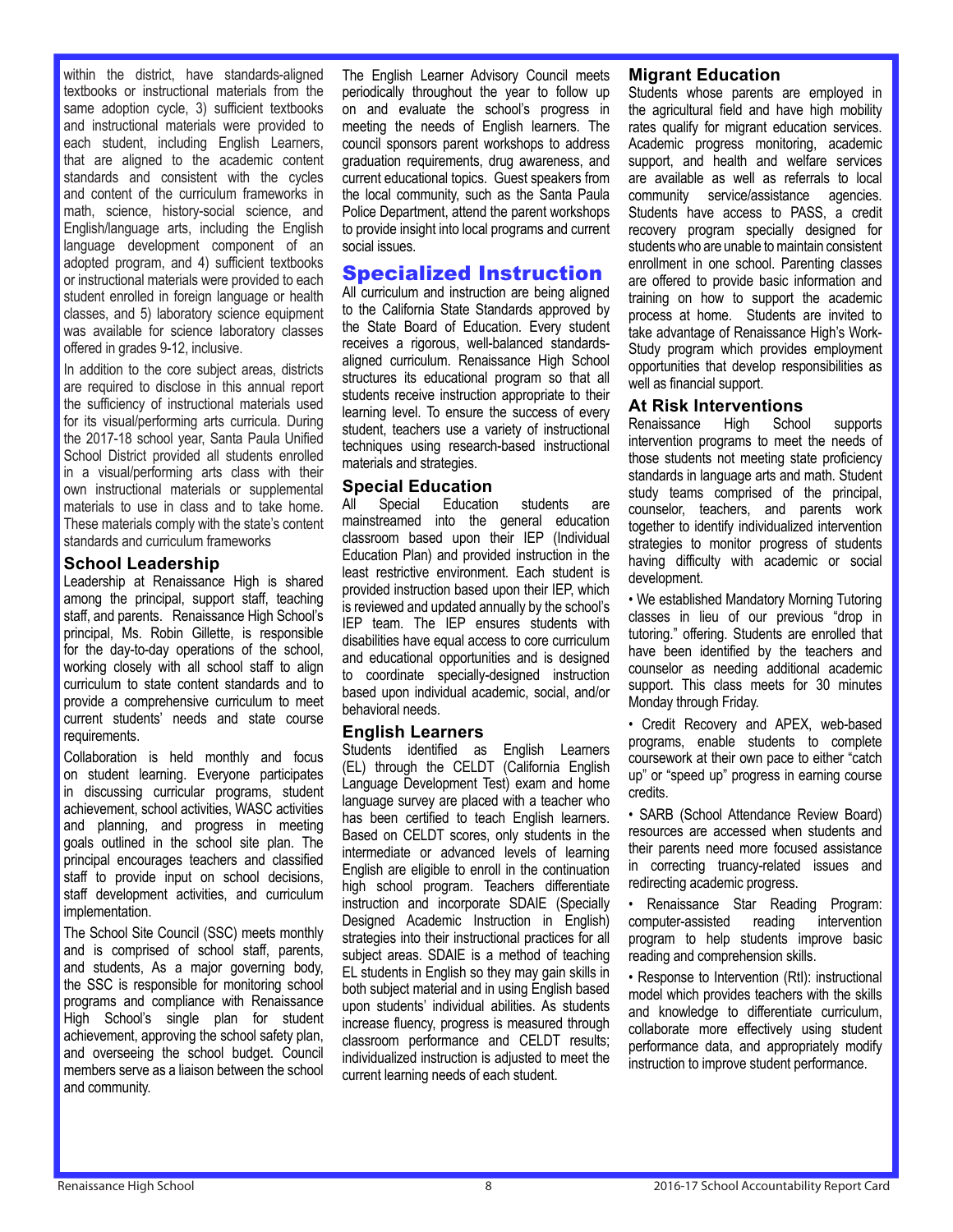# College Preparation & Work Readiness

Upon enrollment, the school counselor introduces students to district graduation requirements, post-secondary choices, and local programs available to students who are interested in getting a head start on the college preparation and work readiness process. Parents participate in this initial meeting to help establish an academic plan to meet graduation requirements as well as prepare for post-high school career goals. The counselor closely monitors student progress in meeting personal goals and credit completion requirements for graduation. Students may participate in career and post-secondary planning activities, career fairs, college field trips, career interest surveys, ASVAB testing, and college entrance exams offered either through Renaissance or Santa Paula High School. Guest speakers from PathPoint, military, colleges, parent and student FAFSA night, and ITT visit the campus throughout the year to share the advantages and opportunities available for career training.

#### **College Preparation Courses**

Students are encouraged to take required courses if they plan on attending a four-year college or university. Renaissance High School offers only those classes needed to acquire a high school diploma from the Santa Paula Unified School District; however, Renaissance High School is in the process of ensuring some of the courses offered receive UC/CSU approval. Students may enroll in college prep courses through the community college or online resources.

University of California Admission Requirements:

Admission requirements for the University of California (UC) follow guidelines set forth in the Master Plan, which requires that the top one-eighth of the state's high school graduates, as well as those transfer students who have successfully completed specified college work, be eligible for admission to the UC. These requirements are designed to ensure that all eligible students are adequately prepared for University-level work. For general admissions requirements please visit the University of California web site at www. universityofcalifornia.edu/admissions/general. html.

California State University Admission Requirements:

Admission requirements for the California State University (CSU) use three factors to determine eligibility. They are specific high school courses; grades in specified courses and test scores; and graduation from high school. Some campuses have higher standards for particular majors or students who live outside

the local campus area. Because of the number of students who apply, a few campuses have higher standards (supplementary admission criteria) for all applicants. Most CSU campuses utilize local admission guarantee policies for students who graduate or transfer from high schools and colleges that are historically served by a CSU campus in that region. For general admissions requirements please visit the California State University web site at www.calstate.edu/admission/.

#### **Workforce Preparation**

School-to-career plans integrate academic studies with real work applications and work-based learning experiences through a partnership between teachers, parents, students, and local businesses. Students are introduced to the work experience program, regional occupational programs, and workability programs. Career education courses comply with state-adopted content standards and are integrated into the student's four-year academic plan as core curriculum and elective courses. Individual student assessment of work readiness skills takes place through end-of-course exams, course-required projects, and on-the-job/ classroom observation. Community partnerships and course instructors provide feedback on student progress following an established schedule based on program type. Renaissance High School offers a Microsoft Office Suite (MOS) certification program for students who are interested.

Ventura Community College Job Developer representatives visit Santa Paula and Renaissance High each year. Students are invited to a presentation promoting career awareness and opportunities through guest speaker presentations. Under the terms of an articulation agreement between the district and Ventura Community College, students enrolled in Renaissance High's Computer Art & Graphics course and/or Computer Technology course may earn college units as well as high school credit.

Work experience students are partnered with community organizations and employers that provide on-the-job training and mentoring for students 16 years and older. Work experience students receive guidance and supervision designed to ensure maximum educational benefit from part-time job placement. For more information, contact the school counselor.

Workability provides work experience opportunities outside the school day that meet the students' interests and aptitudes while providing real-world job experience prior to graduation. The program is available to all students with disabilities who have an Individualized Education Plan.

Regional Occupational Programs (ROP) are offered in partnership with the Ventura County Office of Education. A variety of ROP courses are available to help prepare high school students (16 years and older) for entry-level employment,

upgrading current job skills, or obtaining more advanced levels of education. ROP courses are held at the Camarillo Airport Campus; free bus transportation is provided.

# Professional Staff

#### **Support Services Staff**

Renaissance High's non-teaching support services staff is a specialized team of experts who, through close collaboration, is instrumental in improving student attendance and achievement through the identification, referral, and remediation of health and/ or emotional concerns. The counselor provides academic and career counseling, assistance with class registration, advice on how to be successful in the classroom, and social development assistance. The district's psychologist is available as needed to assist with academic, social, and emotional issues, provides assessments to determine eligibility for special education services, and participates in the IEP process. Speech and occupational therapist services are provided on an individual basis as determined by student needs and IEPs.

| <b>Counselors and Support Personnel</b><br>(Nonteaching Professional Staff)<br>2016-17 |                   |     |  |  |
|----------------------------------------------------------------------------------------|-------------------|-----|--|--|
|                                                                                        | No. of Staff FTE* |     |  |  |
| Academic Counselor                                                                     | 1                 | 1.0 |  |  |
| Health Aide                                                                            | As needed         |     |  |  |
| Psychologist                                                                           | As needed         |     |  |  |
| Speech & Language Specialist                                                           | As needed         |     |  |  |
| <b>Campus Security Officers</b>                                                        |                   | 1.0 |  |  |
| Outreach Consultant                                                                    |                   | 1.0 |  |  |
| Average Number of Students per<br>Academic Counselor                                   |                   | 118 |  |  |

\*One Full Time Equivalent (FTE) equals one staff member working full time; one FTE could also represent two staff members who each work 50% of full time.

## **Teacher Assignment**

Renaissance High recruits and employs the most qualified credentialed teachers. For the 2016-17 school year, the school employed seven fully credentialed teachers. The Federal No Child Left Behind Act requires that all teachers in core subject areas meet certain requirements in order to be considered as "NCLB Compliant". Minimum qualifications include: possession of a bachelor's degree, possession of an appropriate California teaching credential, and demonstrated competence in core academic subjects.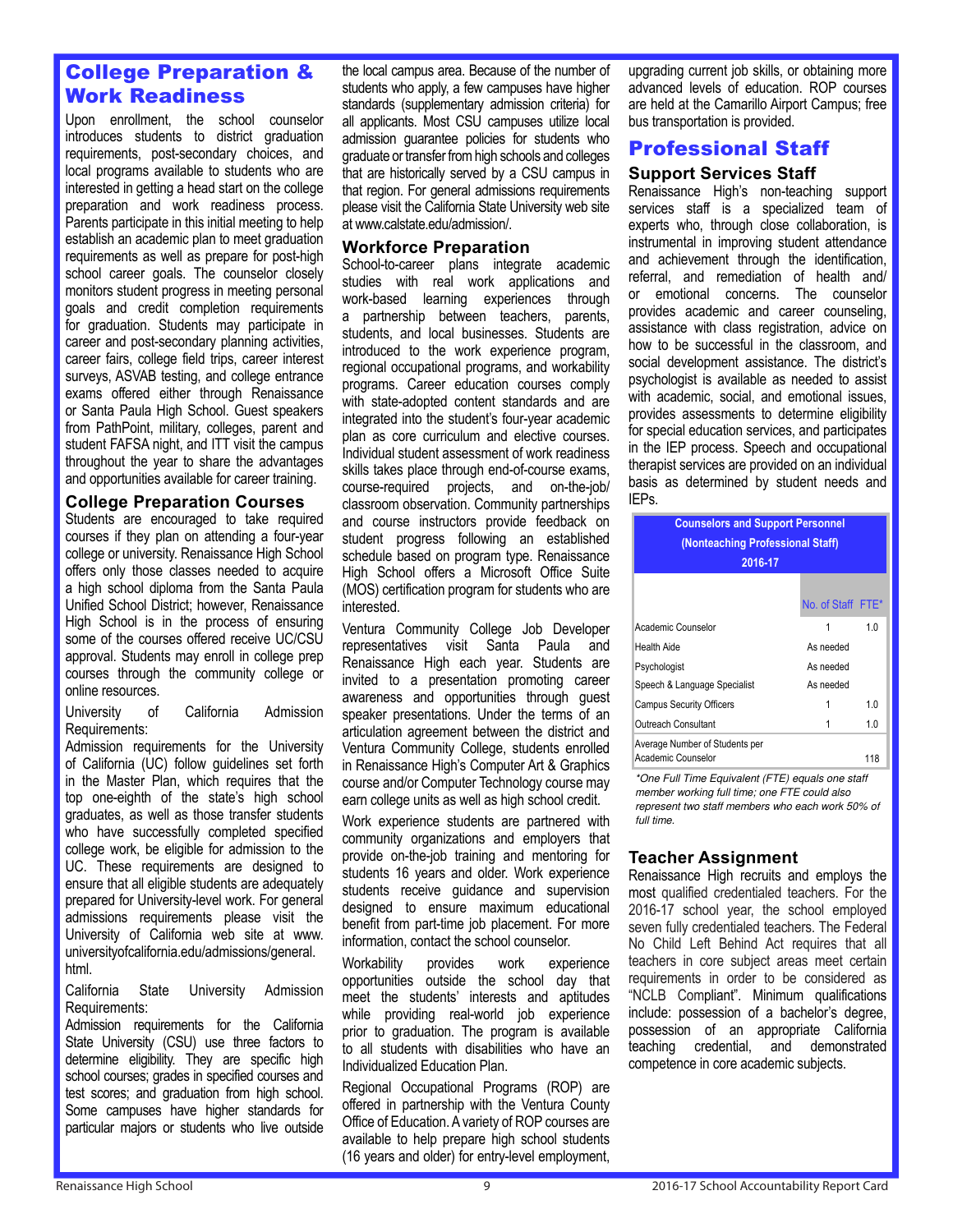#### **Teacher Credentials and Assignments**

|                                  | <b>RHS</b> |              |         |
|----------------------------------|------------|--------------|---------|
|                                  | $15 - 16$  | 16-17        | $17-18$ |
| <b>Total Teachers</b>            | 8          | 7            | 6       |
| Teachers with Full Credential    | 8          | 7            | 6       |
| Teachers without Full Credential | N          | U            | 0       |
| Teachers Teaching Outside        |            |              |         |
| Subject Area (with full          | 0          | 0            | 0       |
| credential)                      |            |              |         |
| Teacher Misassignments for       | N          | 0            | 0       |
| <b>English Learners</b>          |            |              |         |
| Total Teacher Misassignments*    | 0          | O            | 0       |
| Teacher Vacancies                | 0          | N            | N       |
|                                  |            |              |         |
|                                  |            | <b>SPUSD</b> |         |
|                                  | $15-16$    | 16-17        | $17-18$ |
| <b>Total Teachers</b>            | 288        | 258          | 263     |
| Teachers with Full Credential    | 238        | 253          | 256     |
| Teachers without Full Credential | 50         | 5            | 7       |
| <b>Teachers Teaching Outside</b> |            |              |         |
| Subject Area (with full          | 0          | N            | 0       |
| credential)                      |            |              |         |
| Teacher Misassignments for       |            |              |         |
| <b>English Learners</b>          | 0          | 1            | 0       |
| Total Teacher Misassignments*    | 0          |              | 0       |

Note: "Misassignments" refers to the number of positions filled by teachers who lack legal authorization to teach that grade level, subject area, student group, etc. \*Total teacher misassignments includes the number of misassignments of teachers of English learners.

#### District Expenditures

#### **Salary & Budget Comparison**

State law requires comparative salary and budget information to be reported to the general public. For comparison purposes, the State Department of Education has provided average salary data from school districts having similar average daily attendance throughout the state.

#### **Expenditures Per Student**

For the 2015-16 school year, Santa Paula Elementary School District spent an average of \$11,105 of total general funds to educate each student (based on 2015-16 audited financial statements). The table in this report: 1) compares the school's per pupil expenditures from unrestricted (basic) and restricted (supplemental) sources with other schools in the district and throughout the state,

**Teacher and Administrative Salaries** 2015-16

|                               | <b>SPUSD</b> | <b>State Average</b><br>of Districts in<br><b>Same Category</b> |
|-------------------------------|--------------|-----------------------------------------------------------------|
| Beginning Teacher Salary      | 47.735       | 46.511                                                          |
| Mid-Range Teacher Salary      | 70,685       | 73.293                                                          |
| <b>Highest Teacher Salary</b> | 89.338       | 92.082                                                          |
| Average Principal Salaries:   |              |                                                                 |
| <b>Elementary School</b>      | 117.524      | 113.263                                                         |
| Middle School                 | 120.740      | 120,172                                                         |
| <b>High School</b>            | 129,908      | 131,203                                                         |
| Superintendent Salary         | 177.840      | 213.732                                                         |
| Percentage of Budget For:     |              |                                                                 |
| <b>Teacher Salaries</b>       | 34           | 36                                                              |
| Administrative Salaries       | 6            | 5                                                               |

For detailed information on salaries, see the CDF Certificated Salaries & Benefits Web page at http://www.cde.ca.gov/ds/fd/cs/.

and 2) compares the average teacher salary at the school site with average teacher salaries at the district and state levels. Detailed information regarding expenditures and salaries can be found at the CDE website at www.cde.ca.gov/ds/fd/ec/ and www.cde.ca.gov/ds/fd/cs/. (The figures shown in the table below reflect the direct cost of educational services, per ADA, excluding food services, facilities acquisition and construction, and certain other expenditures.)

| <b>Expenditures Per Pupil and School Site Teachers Salaries</b><br>2015-16 |                                  |              |                                                 |                                                                       |                                           |
|----------------------------------------------------------------------------|----------------------------------|--------------|-------------------------------------------------|-----------------------------------------------------------------------|-------------------------------------------|
|                                                                            | <b>Dollars Spent Per Student</b> |              |                                                 |                                                                       |                                           |
| <b>Expenditures Per Pupil</b>                                              | <b>RHS</b>                       | <b>SPUSD</b> | % Difference -<br>School and<br><b>District</b> | <b>State Average for</b><br><b>Districts of Same</b><br>Size and Type | % Difference -<br><b>School and State</b> |
| <b>Total Restricted and Unrestricted</b>                                   | 10.646                           | N/A          | N/A                                             | N/A                                                                   | N/A                                       |
| Restricted (Supplemental)                                                  | 316                              | N/A          | N/A                                             | N/A                                                                   | N/A                                       |
| Unrestricted (Basic)                                                       | 10.330                           | 7.045        | 146.6%                                          | 6.574                                                                 | 157.1%                                    |
| Average Teacher Salary                                                     | 75.570                           | 71.208       | N/A                                             | 74.476                                                                | N/A                                       |

Note: Cells with N/A values do not require data.

In addition to general fund state funding, Santa Paula Elementary School District receives state and federal categorical funding for special programs. For the 2015-16 school year, the District received federal, state, and local aid for the following categorical, Special Education, and support programs:

- After School Education & Safety (ASES)
- Agricultural Career Technical Education Incentive
- 
- California Career Pathways Trust
- Department of Rehabilitation
- Education Protection Account
- Lottery: Instructional Materials
- Medi-Cal Billing Option
- Other Local: Locally Defined
- Other State: Locally Defined
- Partnership Academies Program
- Special Education
- State Lottery
- STRS On-Behalf Pension Contributions
- Teacher Recruitment/Incentives
- Title I, II, III
- Tobacco-Use Prevention Education
- Vocational Programs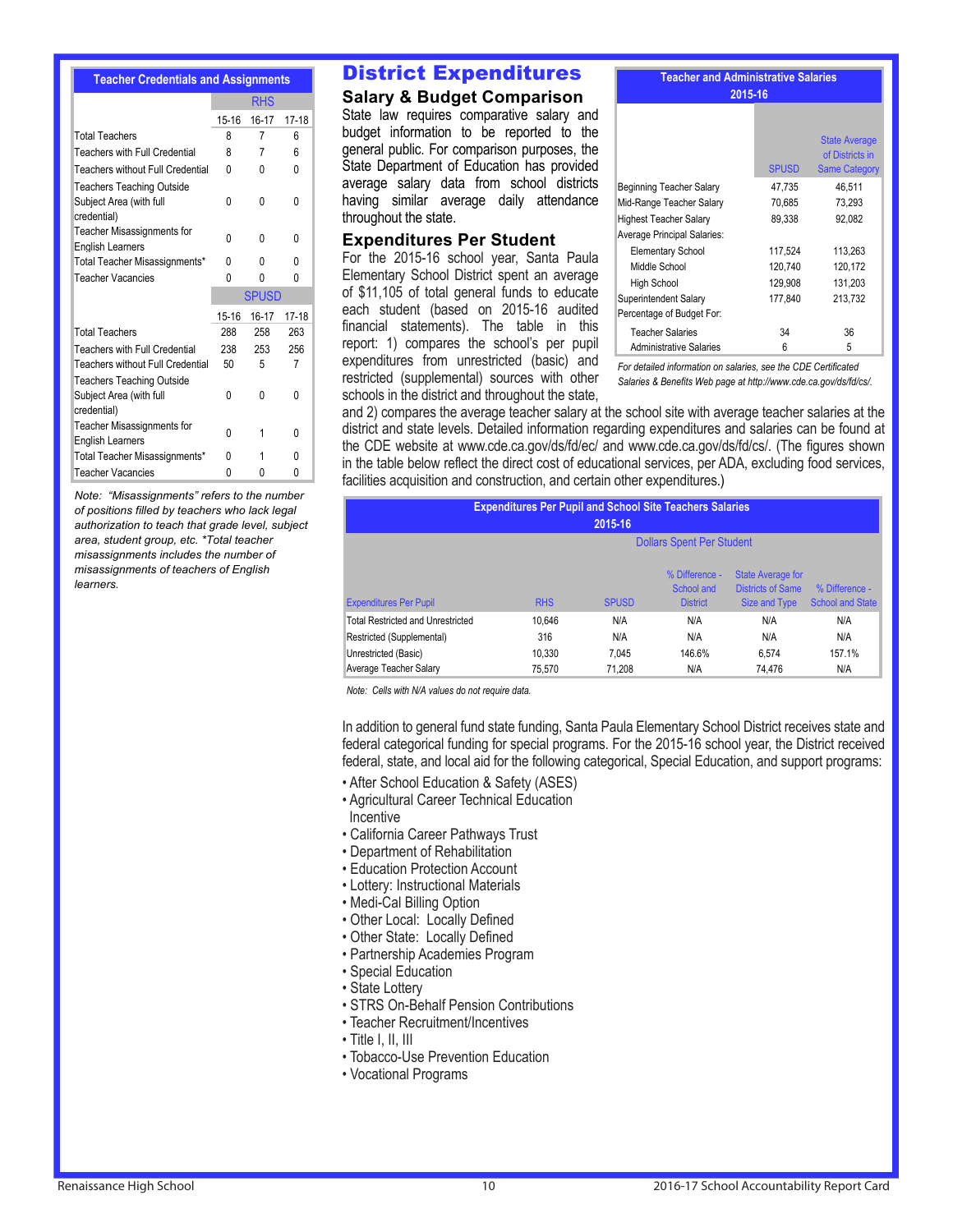# SARC Data & Internet **Access**

## **DataQuest**

DataQuest is an online data tool located at http://dq.cde.ca.gov/dataquest/ that contains additional information about Renaissance High School and comparisons of the school to the district, the county, and the state. DataQuest provides reports for school accountability, including but not limited to, CAASPP results, Physical Fitness results, Suspensions and Expulsions, Dropout & Graduation Rates, enrollment, and staffing statistics.

#### **Public Internet Access Location**

Parents may access Renaissance High School's SARC and access the Internet at any of the county's public libraries. The closest public library to Renaissance High School is the Blanchard Community/Santa Paula Public Library located at 119 North 8th Street, Santa Paula.

Blanchard Community/Santa Paula Public Library Phone: (805) 525-3615 Hours: Mon., Tues. & Thurs. 12-8 Wed. 10-6 Sat. 10-2; Fri. & Sun: Closed Total Number of Computers Available: 7

Printers Available: Yes